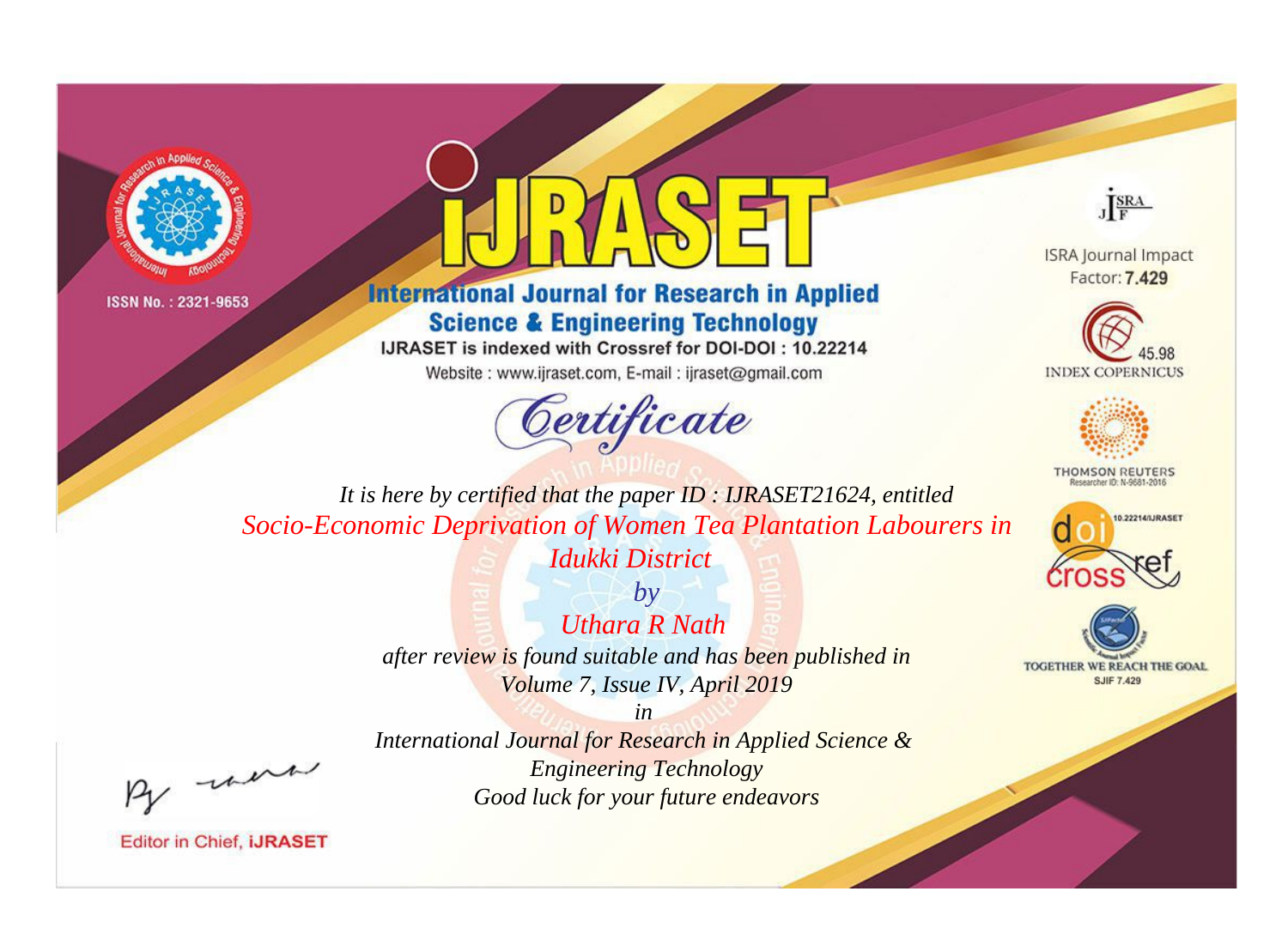



**International Journal for Research in Applied Science & Engineering Technology** 

IJRASET is indexed with Crossref for DOI-DOI: 10.22214

Website: www.ijraset.com, E-mail: ijraset@gmail.com





**ISRA Journal Impact** Factor: 7.429





**THOMSON REUTERS** 



TOGETHER WE REACH THE GOAL **SJIF 7.429** 

*It is here by certified that the paper ID : IJRASET21624, entitled Socio-Economic Deprivation of Women Tea Plantation Labourers in Idukki District*

> *by Shilpa Mathew after review is found suitable and has been published in Volume 7, Issue IV, April 2019*

, un

*International Journal for Research in Applied Science & Engineering Technology Good luck for your future endeavors*

*in*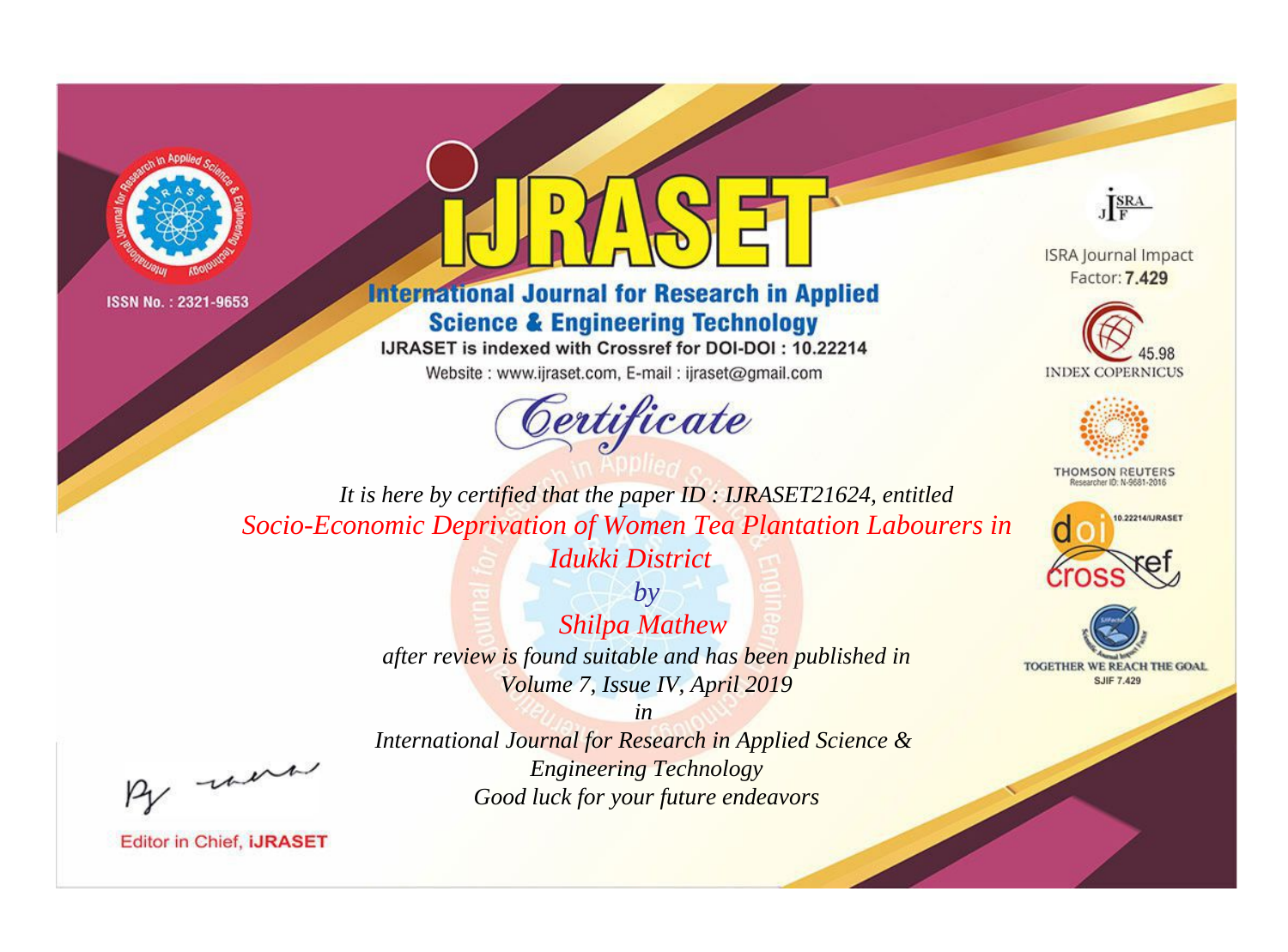



**International Journal for Research in Applied Science & Engineering Technology** 

IJRASET is indexed with Crossref for DOI-DOI: 10.22214

Website: www.ijraset.com, E-mail: ijraset@gmail.com



JERA

**ISRA Journal Impact** Factor: 7.429





**THOMSON REUTERS** 



TOGETHER WE REACH THE GOAL **SJIF 7.429** 

It is here by certified that the paper ID: IJRASET21624, entitled Socio-Economic Deprivation of Women Tea Plantation Labourers in Idukki District

> $b\nu$ Mamatha G Nair after review is found suitable and has been published in Volume 7, Issue IV, April 2019

were

International Journal for Research in Applied Science & **Engineering Technology** Good luck for your future endeavors

 $in$